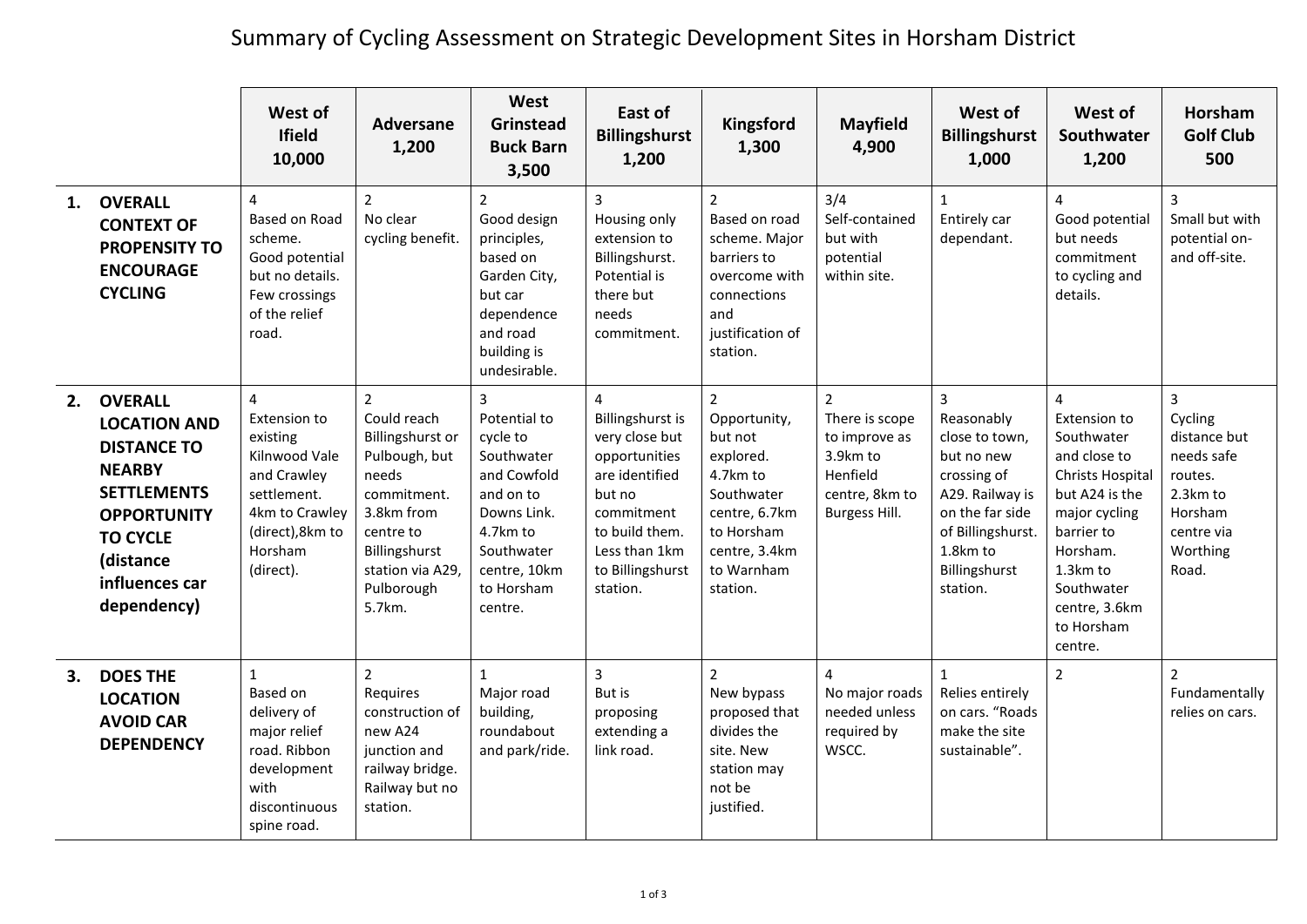## Summary of Cycling Assessment on Strategic Development Sites in Horsham District

|    |                                                                                                                                                                 | West of<br><b>Ifield</b><br>10,000                                                                                                                            | Adversane<br>1,200                                                                                                                | West<br><b>Grinstead</b><br><b>Buck Barn</b><br>3,500                                                                                  | East of<br><b>Billingshurst</b><br>1,200                                                                          | Kingsford<br>1,300                                                                            | <b>Mayfield</b><br>4,900                                                 | West of<br><b>Billingshurst</b><br>1,000                                                      | West of<br>Southwater<br>1,200                                                                                                                                                                             | <b>Horsham</b><br><b>Golf Club</b><br>500                                                                                                                                                                                                                                                   |
|----|-----------------------------------------------------------------------------------------------------------------------------------------------------------------|---------------------------------------------------------------------------------------------------------------------------------------------------------------|-----------------------------------------------------------------------------------------------------------------------------------|----------------------------------------------------------------------------------------------------------------------------------------|-------------------------------------------------------------------------------------------------------------------|-----------------------------------------------------------------------------------------------|--------------------------------------------------------------------------|-----------------------------------------------------------------------------------------------|------------------------------------------------------------------------------------------------------------------------------------------------------------------------------------------------------------|---------------------------------------------------------------------------------------------------------------------------------------------------------------------------------------------------------------------------------------------------------------------------------------------|
|    | 4. WALKING,<br><b>CYCLING AND</b><br><b>PUBLIC</b><br><b>TRANSPORT TO</b><br><b>THE WIDER</b><br><b>AREA ARE WELL</b><br><b>PLANNED</b>                         | 3<br>Potential to<br>reach<br>Horsham,<br>Crawley and<br>Gatwick but no<br>details.                                                                           | $\overline{2}$<br>Potential but<br>not described.                                                                                 | $\overline{3}$<br>Links and<br>benefits for<br>Downs Link,<br>but works<br>opportunities<br>to other<br>settlements<br>need inclusion. | 3<br>Potential but<br>routes need<br>commitment<br>e.g. to station.                                               | $\overline{3}$<br>Potential but<br>for business<br>and<br>employment<br>but not<br>explained. | $\overline{3}$<br>Potential but<br>no infra-<br>structure<br>shown.      | $\mathcal{P}$<br>Only refers to<br><b>Country Park</b><br>offering<br>recreational<br>routes. | $\overline{2}$<br>Little mention<br>but there is<br>scope for easy<br>access to<br>surrounding<br>settlements<br>and facilities.<br>Location of<br>footbridge<br>unclear and<br>should be cycle<br>bridge. | 3<br>Indicated, but<br>blockages<br>north and east<br>- and no direct<br>link to Pedlars<br>Way. Cycle link<br>north to<br>Horsham is<br>desirable but<br>unproven.<br>Need<br>commitment<br>to provide a<br>good direct<br>Horsham-<br>Southwater<br>route.<br>Bridge over<br>A24 is good. |
|    | 5. WALKING,<br><b>CYCLING AND</b><br><b>PUBLIC</b><br><b>TRANSPORT TO</b><br><b>KEY</b><br><b>DESTINATIONS</b><br><b>WITHIN SITE ARE</b><br><b>WELL PLANNED</b> | $\overline{3}$<br>A ribbon<br>development<br>with no<br>obvious centre,<br>but potential<br>for routes.<br>Railway line is<br>a barrier that<br>divides site. | $\overline{2}$<br>Railway is<br>major<br>severance with<br>only one<br>crossing.<br>Residents<br>might be<br>employed on<br>site. | 4<br>Garden design<br>principles show<br>good links<br>within the site.                                                                | $\overline{2}$<br>No evidence<br>although<br>potential.<br>Shared use<br>paths indicated<br>on primary<br>routes. | $\overline{2}$<br>Built-in<br>severance<br>across site.                                       | $\overline{\mathbf{A}}$<br>Good potential<br>as self-<br>contained site. | $\mathbf{1}$<br>None shown.<br>Potential is<br>reasonable.                                    | No mention.                                                                                                                                                                                                | Small site with<br>no details of<br>cycle routes.                                                                                                                                                                                                                                           |
| 6. | <b>CYCLE DESIGN &amp;</b><br><b>LAYOUT</b>                                                                                                                      | Potential but<br>no details.                                                                                                                                  | No mention.                                                                                                                       | Principles<br>indicated.                                                                                                               |                                                                                                                   |                                                                                               |                                                                          | No mention.                                                                                   | No mention.                                                                                                                                                                                                | None shown.                                                                                                                                                                                                                                                                                 |